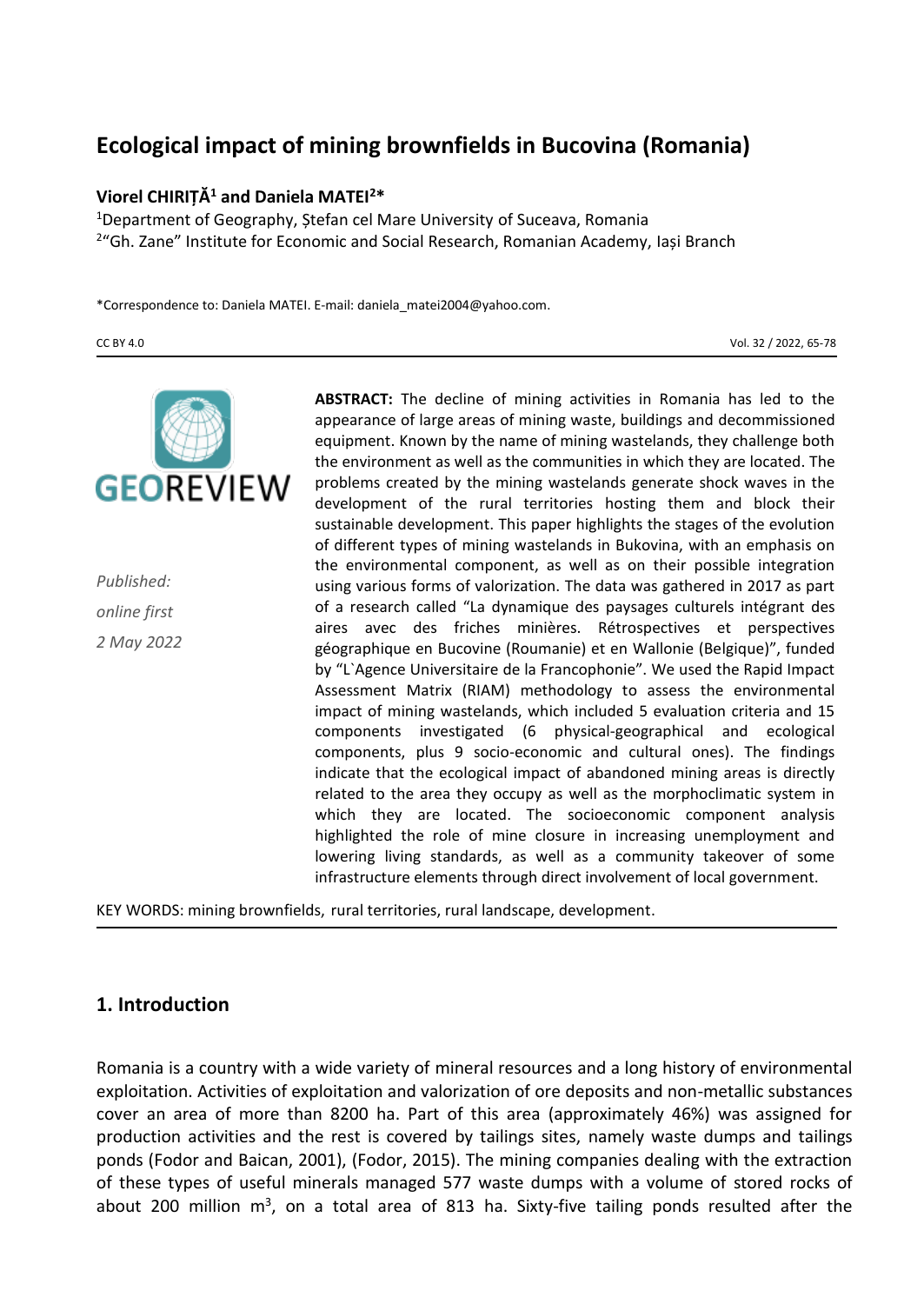processing of the extracted minerals, which cover an area of approximately 1350 ha and store over 360 million  $m<sup>3</sup>$  of waste rock.

As for Bukovina, the entire region has been strongly anchored in mining activities as far back as 1854, when the Austrian administration assigned by law free mining perimeters to those who discovered them, thus facilitating the penetration of foreign capital into the economy of the province. During1950-1990, mining brought prosperity and development to Bukovina, in addition to livestock farming, wood processing and tourism, and its mountain area managed to avoid the forced collectivization regime that covered the whole extra-Carpathian rural area.

After 1990, however, the socio-economic effects of economic conversion processes proved to be extremely serious, with mining areas rapidly becoming unemployment centers, aggravated by the lack of economic activities alternatives, capital and information. Alongside the economic problems, the rural area in the mining areas has been aggressively unbalanced, in terms of both the environment and the landscape. The 71 mining perimeters that ceased operations in Bukovina have generated a large number of wastelands that have shaped the landscape and transformed yesterday's choices into constraints for today and near future activities.

There are mining wastes deposited in 224 tailings dumps resulted from the exploration and exploitation of useful mineral substances, on an area of 280 ha, of more than 45.52 million cubic meters. In addition, there are wastes related to the nine tailings ponds (another 95 ha), with 14.63 million cubic meters of tailings resulting from the activity of preparation of useful mineral substances (Ionce, 2009). Among them, the Tărnicioara tailings pond in Ostra village, the second largest in Romania and the third in Europe, is located in the studied area.

All these mining wastelands are therefore both a communist heritage and a shift to another level of industrial activity, where the efficiency and globalization of markets bring new unknown facts into the mineral resource equation.

Whether it is dump grounds, abandoned constructions or mining equipments, their destiny is the result of economic, political, environmental, cultural and heritage decisions. The parties involved in the recovery of these territories (owners, government, inhabitants) have different management and reinsertion strategies of the mining wastelands into the economic circuit.

The paper pursued recovery dynamics of the area affected by the mining activities. The restructuring problems of industrial regions are widely addressed both in world literature and in the Romanian one. Even though the phenomenon of mining decline accompanied by deindustrialization is not new (Blackaby, 1979), communities dependent on mineral resources are a category that calls for special policies from governments and mining companies (Barnes and Hayter, 1994). Thus, Koutský et al. (2011) and Ianoș (1999) provide examples of the transformations of regional economies in the process of globalization. The adaptation of Central European industrial regions to the new international economic conditions is presented by Hospers (2005) but also by Hassink and Shin (2005), who issued a deindustrialization comparison between Europe and Asia.

Two topics are frequently addressed in connection with mine closure: environmental and socioeconomic issues generated in the mining communities. First, the studies have focused on the impact on the communities, which is most often severe. Closure of a mine may lead to a sharp decline in the standard of living not only for former miners, but also for their families and the rest of the community, slowing the pace of economic and social life with profound effects on quality of life, quantified by Singh and Chand (2000), Pillalamarry and Pathak (2014). In the same category of the impact on communities there is also the sustainable use of infrastructure created by mining activities, as well as the long-term economic impact of mine closure (Hilson and Murck, 2000).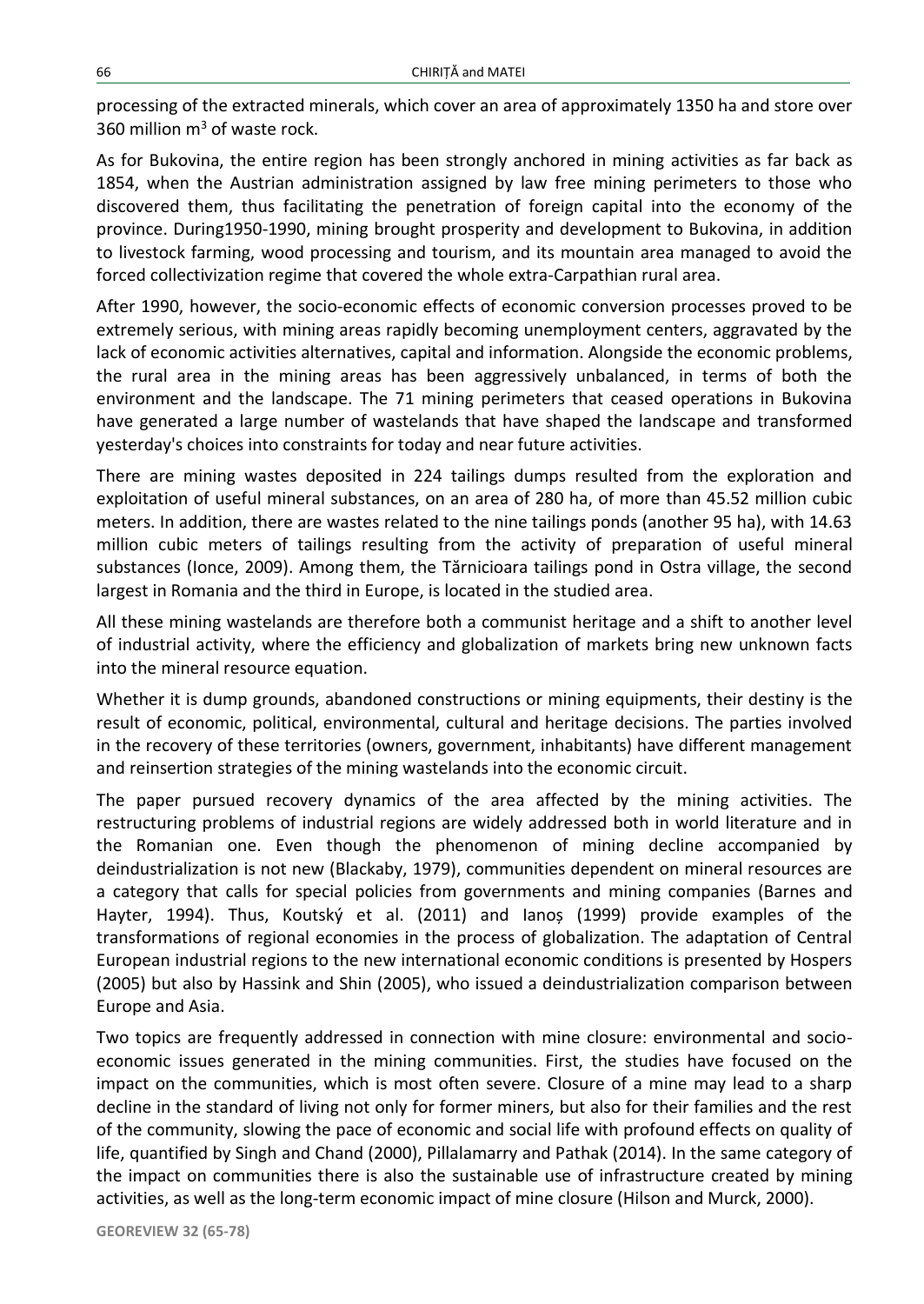Cessation of mining activities all over the world is mainly related to the deterioration of the environment (Nimară and Tofan, 2015) and the rehabilitation of the areas affected by mining activities (Andrews-Speed et al., 2005; McGuire, 2003; Smith and Underwood, 2000). This is because the negative environmental effects such as water quality (Hosu, 2003), soil vulnerability (Darmer and Dietrich, 2001) and environmental safety affect communities long after the closure of the mine (Ilies, 2008; Hamann, 2004).

A very important plan related to the mining areas is also the one that follows the degree of social and economic resilience of communities directly affected by the cease of mining activities (Matei, 2017).

# **2. Study area**

The study was carried out following the opportunities created by a project funded by the Francophone University Agency (AUF), Central and Eastern Europe Bureau between 2016-2017 in the Bukovina mountain area, in 3 communities that have mining wastelands on their territory: Fundu Moldovei, Şaru Dornei and Ostra (Chiriţă and Smitz, 2017). Their distribution in the territory is shown in Fig. 1.



**Figure 1** Location of the analyzed area.

Among the identified mining wastelands, the following four were chosen:

1. Copper ore-processing plant (flotation) and tailings deposit resulted from the complex ore processing at Fundu Moldovei (on the territory of the Fundu Moldovei village);

- 2. Complex ore exploitation at Ostra (on the territory of the Ostra village);
- 3. Manganese quarry at Dealu Rusului (on the territory of Şaru Dornei village);

4. Sulphur quarry at Negoiu Românesc - Pietricelu in the Călimani Mountains, inside Călimani National Park (on the territory of Şaru Dornei village).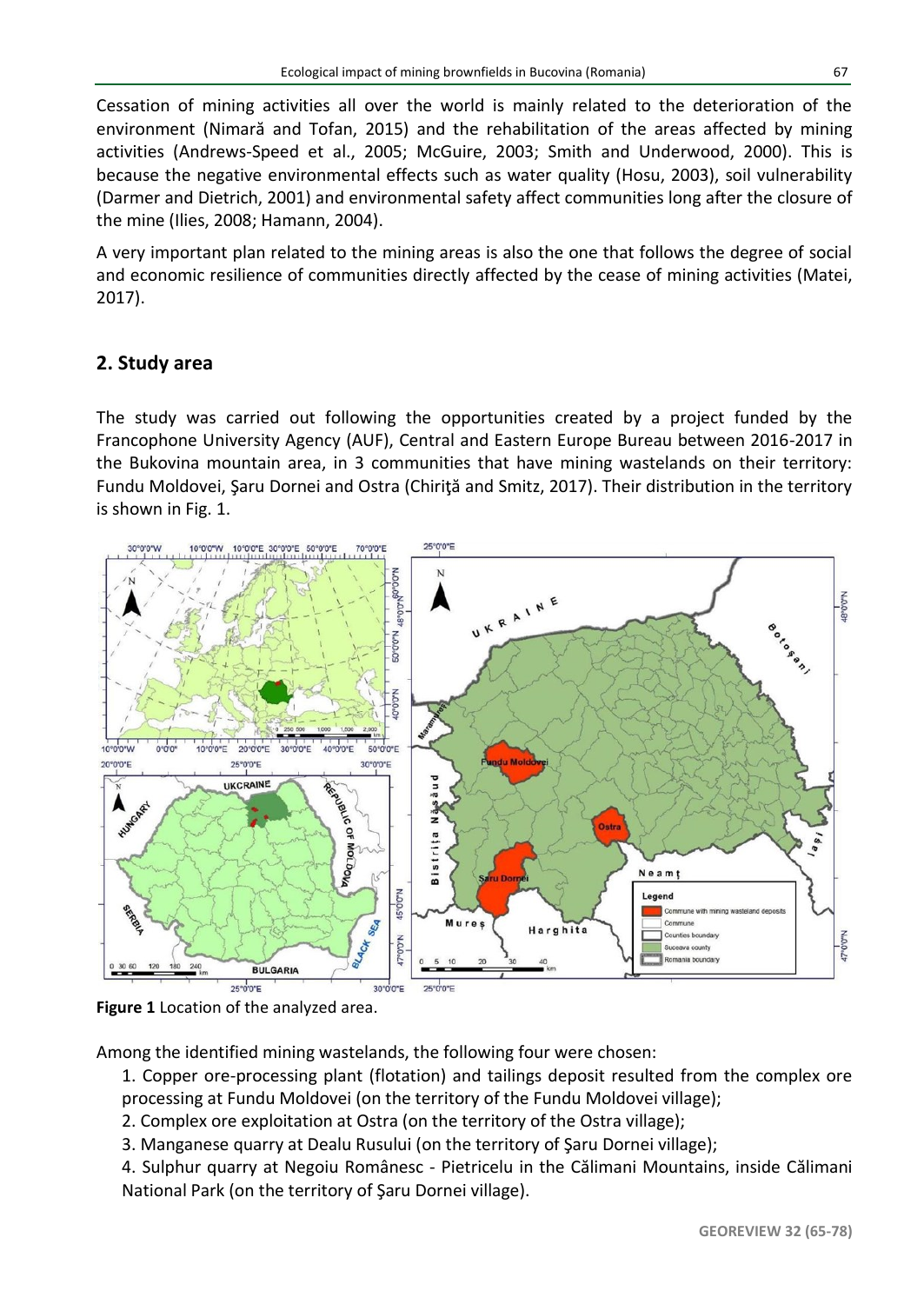## **3. Methods**

The large number of environment variables affected by ore exploitation required a matrix analysis to synthetically quantify local and regional impacts. That is why we proceeded with an assessment of the impact of mining wastelands on the environment by means of an assessment matrix (Rapid Impact Assessment Matrix (RIAM), considered in terms of mining wastelands reintegration into the natural and economic landscape of the region, according to statistics from companies and labor force.

The matrix confronts the assessed mining activity and the potentially affected environmental factors. The intensity and importance of impact are quantified at the intersection of activities with the environmental factors. The description of anthropogenic impact categories follows the methodological principles used by Pastakia and Jensen (1998), but further modifications of Muntean (2005), Kuitunen and Hirvonen (2008) and Ijäs et al (2010) were taken into account.

The 15 environmental components we assessed were initially selected from the Leopold et al. (1971) matrix and adapted to the analyzed mining wastelands' assessment methodology, then divided into two categories: physical-geographic components and socio-economic and cultural components. Each component received an evaluation mark (score), according to the impact intensity (Table 1) outlined by 5 evaluation criteria (adaptation after Pastakia and Jensen (1998) and Irimia et al. (2011)). The established evaluation criteria were split, according to the methodology, into two major types:

A - criteria that can individually change the environmental score obtained;

B - criteria that cannot individually change the environmental score.

| Assessment Criteria                            | Scale | <b>Table 1</b> Life in United Report Assessment Criteria and Assessment Scores.<br>Description |  |  |  |  |  |
|------------------------------------------------|-------|------------------------------------------------------------------------------------------------|--|--|--|--|--|
|                                                | 4     | Important for national interests                                                               |  |  |  |  |  |
|                                                | 3     | Important for regional interests                                                               |  |  |  |  |  |
| Importance of the<br>environmental factor (A1) | 2     | Important only for the locality                                                                |  |  |  |  |  |
|                                                | 1     | Important only for the locating of the mining wasteland                                        |  |  |  |  |  |
|                                                | 0     | Without importance                                                                             |  |  |  |  |  |
|                                                | $+3$  | Major benefit                                                                                  |  |  |  |  |  |
|                                                | $+2$  | Significant improvement of the status quo                                                      |  |  |  |  |  |
| Magnitude of environmental                     | $+1$  | Improvement of the status quo                                                                  |  |  |  |  |  |
| effect (A2)                                    | 0     | No change / status quo                                                                         |  |  |  |  |  |
|                                                | $-1$  | Negative change to status quo                                                                  |  |  |  |  |  |
|                                                | $-2$  | Disadvantages or significant negative changes                                                  |  |  |  |  |  |
|                                                | -3    | Disadvantages or major negative changes                                                        |  |  |  |  |  |
|                                                | 1     | No changes                                                                                     |  |  |  |  |  |
| Permanence (B1)                                | 2     | Temporary                                                                                      |  |  |  |  |  |
|                                                | 3     | Permanent                                                                                      |  |  |  |  |  |
| Reversibility (B2)                             | 1     | No changes                                                                                     |  |  |  |  |  |
|                                                | 2     | Reversible                                                                                     |  |  |  |  |  |
|                                                | 3     | <b>Irreversible</b>                                                                            |  |  |  |  |  |
|                                                | 1     | No changes                                                                                     |  |  |  |  |  |
| Cumulative (B3)                                | 2     | Non-cumulative (unique)                                                                        |  |  |  |  |  |
|                                                | 3     | Cumulative (synergistic)                                                                       |  |  |  |  |  |

| Table 1 Environmental Impact Assessment Criteria and Assessment Scores. |  |
|-------------------------------------------------------------------------|--|
|-------------------------------------------------------------------------|--|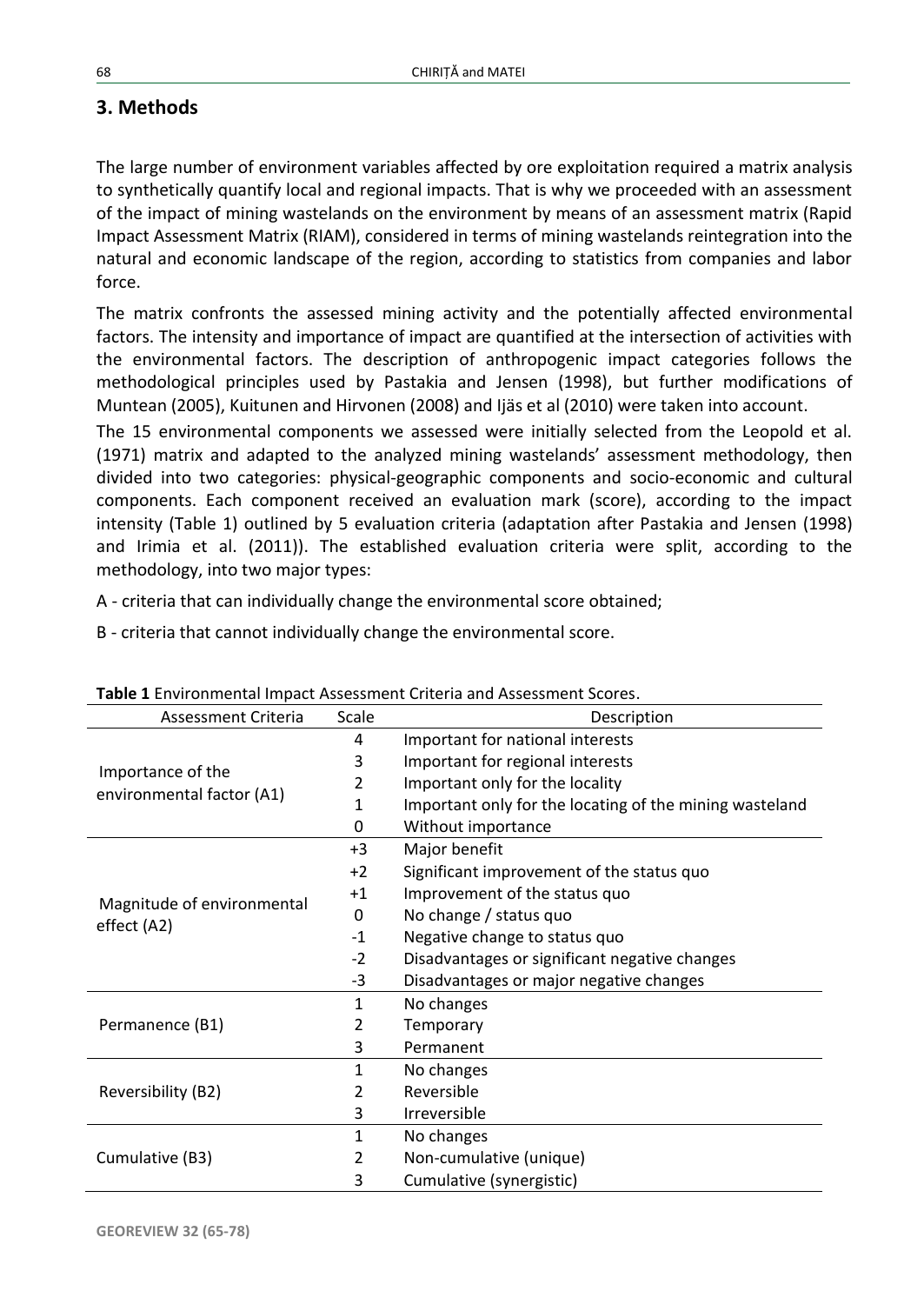To attain the environmental impact assessment matrix the following calculations were devised:

$$
A_1 \times A_2 = A_t
$$
  
B<sub>1</sub>+ B<sub>2</sub> + B<sub>3</sub> = B<sub>t</sub>  
A<sub>t</sub> × B<sub>t</sub> = ES,

where:

 $A_1$ ,  $A_2$ ,  $B_1$ ,  $B_2$ ,  $B_3$  are assessment criteria established through the RIAM method;

 $A_t$ ,  $B_t$  are the marks obtained by multiplying, respectively adding the values assigned to the evaluation criteria;

ES is the environmental score for the analyzed factor (calculated in detail in Annex), which determines the category of impact of the analyzed mining wasteland (according to Table 2).

**Table 2** Classification and description of anthropogenic impact categories based on environmental scores.

| <b>Environmental score</b> | Impact category                      |
|----------------------------|--------------------------------------|
| Over +101                  | Change / major positive impact       |
| $+76$ to $+100$            | Change / significant positive impact |
| $+51$ to $+75$             | Change / moderate positive impact    |
| $+26$ to $+50$             | Change / positive impact             |
| $+1$ to $+25$              | Change / Slight positive impact      |
| 0                          | No change of status quo              |
| $-1$ to $-25$              | Change / Slight negative impact      |
| $-26$ to $-50$             | Change /negative impact              |
| -51 to -75                 | Change / moderate negative impact    |
| -76 to -100                | Change / Significant negative impact |
| <b>Under-101</b>           | Change / Major negative impact       |

A particular emphasis was put on the analysis of the impact generated by the socio-economic and cultural components, given the premise from which the authors started, that is to test the reintegration capacity of the mining wastelands into the economic life of the communities they belong.

### **4. Results and discussion**

The mining and storage of the resulting tailings affected all environmental components of the mining wastelands analyzed in Bukovina. Mention should be made, from the outset that the assessment was carried out in 2017, at a variable period from the mine closure. Thus, the activity at Ostra ceased in 2006, at Fundu Moldovei it ceased in 2002, the mining operation in Negoiu Românesc – Pietricelu from the Călimani Massif ceased in 1998 and in 1997 at Dealu Rusului. It is therefore a time when each mining wasteland had a different path in relation to the environment, depending on the type of ore deposits, frequency of stabilization and renaturation works, but mainly on the distance from people communities.

The 15 environmental components analyzed include 6 physical-geographical and ecological components and 9 socio-economic and cultural components. The physical-geographical and ecological components combine geomorphological, biological, pedological, climatic and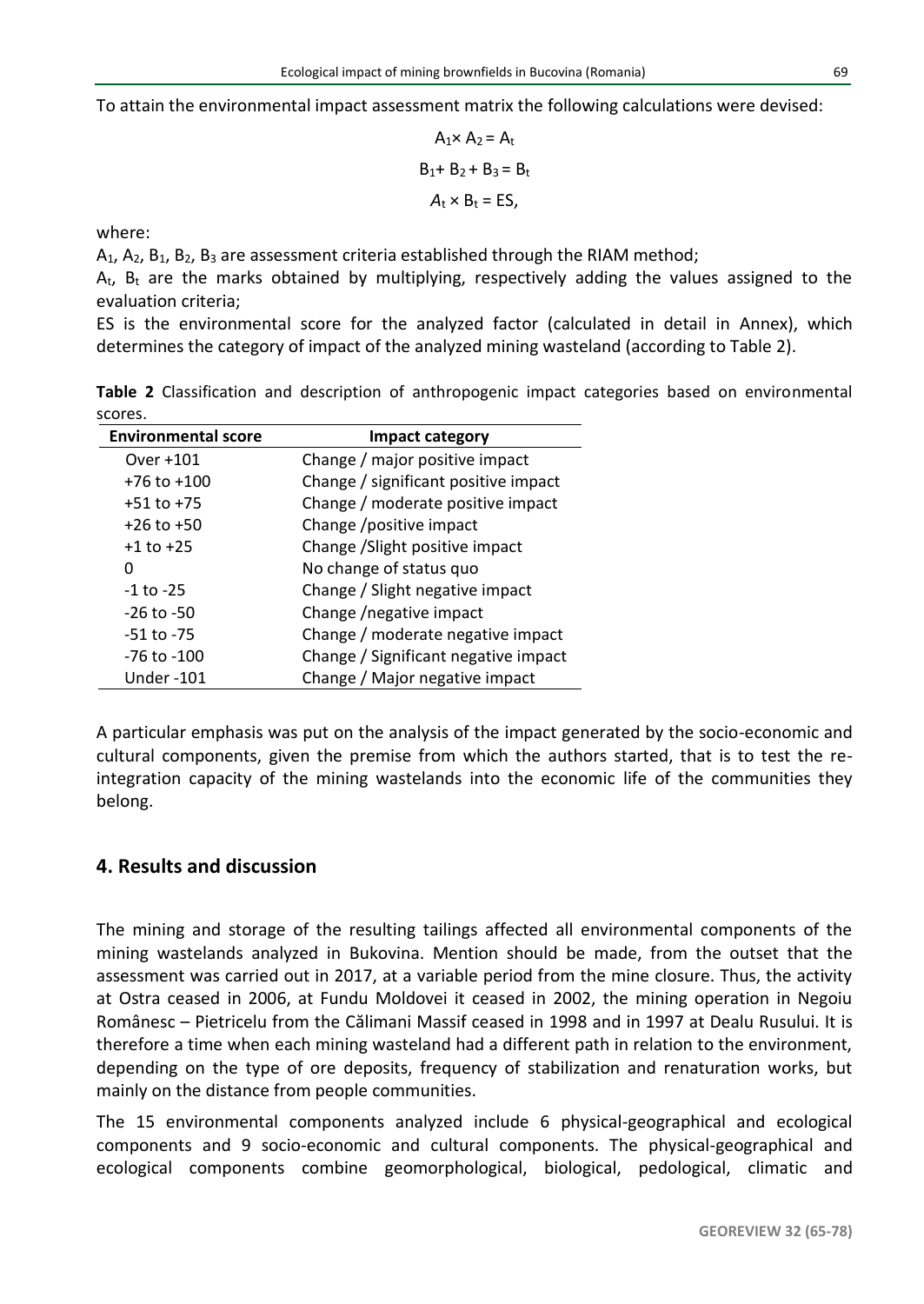hydrological assessments. To provide fluency of the analysis, we detailed the environmental impact assessment criteria for the four mining wastelands in Annex.

We noted for all four locations:

1. The very important role of the wasteland areal surface;

2. The role played by the position of the mining wasteland in relation to the morphoclimatic system in which it appeared;

3. The role of overall landscape dynamics, especially through the Water Management Program and renaturalisation.

Hence, in significantly affected areas most indicators reach maximum negative levels. At the Călimani mining exploitation, the effect was critical because the affected area is very large (420 ha), compared to Ostra (63.5 ha), where the lower relief intensity and the smaller areas of the old mines generated moderate impact values on the physical-chemical and ecological components. In the case of Colacu (Fundu Moldovei), substantial increases in the values associated with the B1-B3 criteria should be associated to the existing risks but also to the force of these impact elements on the community, which is located near the exploitations (100 m from the first house). In comparison, the technological risks at Dealul Rusului are smaller for the same reasons, as the location is further away from people communities (1.58 km).

When reporting the position of the mining wasteland, a very important factor is the morphoclimatic system. The existence of current risks associated with mining wastelands increases greatly with altitude. The meteorological and hydrological phenomena in the high mountain areas of Călimani can trigger technological hazards with mass movements of some parts of the waste dumps as well as other types of current geomorphological processes. Under similar altitude conditions, the most vulnerable to risks are recent mining wastelands and, in particular, those where non-ferrous ores were exploited. This explains the lower impact values of the partly renatured wasteland from Dealu Rusului in the Bistrita Mountains.

From the point of view of the overall landscape dynamics, the factors that contributed to the high score of the environmental impact are, primarily, the local relief intensity (in the case of the Călimani mine exploitation) and the proximity of the wastelands to an active hydrographic network or to nearby people communities (Fundu Moldovei). The lowest values of the four wastelands are recorded at Dealu Rusului (in Bistrita Mountains) where, despite the high relief intensity, *the impact is slight negative* because much of the quarry and tailings dumps have been ecologically restored. At Fundu Moldovei renaturation took place on old tailings dumps (Praşca I and II) and only partially at Colacu through pioneer vegetation of birch and alder. At Ostra, renaturation is present due to the stability of the slopes and the role of the mining wastelands as enclaves in the forest area. To partially conclude, we noted that most of the situations with a *significant negative impact* and *major negative impact* are located in the mining exploitation of Călimani, followed by Ostra and Fundu Moldovei, through the affected areas and the quality of the water draining the wastelands.

From the microclimatic point of view and the existing vegetation, the wastelands at Fundu Moldovei, Ostra and Dealu Rusului have a *slight negative* or *negative impact.*

Synthesizing the RIAM for the *socio-economic and cultural components*, detailed in Annex, the analysis records the following:

a) The important role that mining has had on the territorial imbalances of the environment regarded as support (land use, open and wild spaces, forested areas);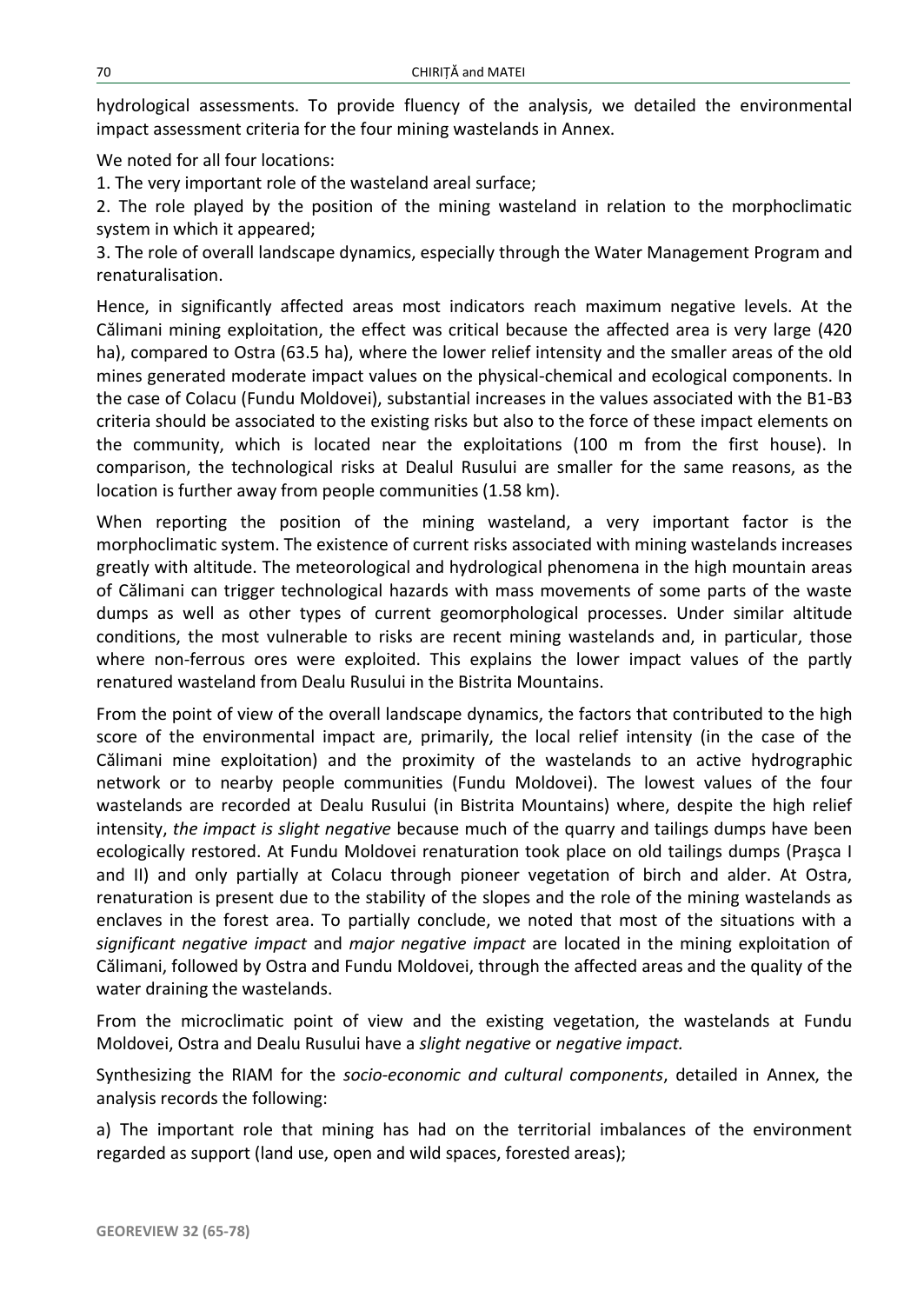b) The indirect role mining has had on the overall socio-economic aspects of the analyzed rural communities (human interest and lifestyle, aesthetics and landscape quality, unemployment rate, recreation and leisure, anthropogenic structures and access routes).

a). As a result of the analysis, the highest impact values in the categories: *land use, open and wild spaces, forested areas*, were registered at Fundu Moldovei and Ostra, where the mining exploitations generated rural features like "village of miners" or dormitory localities, with direct social impact fora long period of time. The explanation is given by the territorial proximity of the mining exploitations to communities. Given the fact that usable agricultural land area is small in the mountainous Bukovina, confinement to mining operations for a part of them has created a *significant negative impact* in the host communities.

There is a *significant negative* environmental *impact* for the aforementioned components at the Călimani mining exploitation, because it is located within the Călimani National Park, near the full protection area.

If at Fundu Moldovei and Călimani there is a *major negative impact* on the forested areas, in the case of Ostra and especially Dealu Rusului, the effect on the forest area is diminished due to the insularity of the actual exploitation, the position in the forestry domain or as a result of the renaturation of these areas with pioneering species. We noted, in the case of Ostra community, the existence of some tailing ponds developed on large areas (Tărnicioara and Valea Străjii), which represent about half of the mining wastelands. They themselves have a significant / major negative impact and represent significant risks for the Ostra community, the hydrographic network and the downstream localities. For the same reason, our analysis recorded very high values at Fundu Moldovei and Ostra on B1 (permanence) and B3 (cumulative) criteria on land use, forest areas and landscape quality.

Taking into account the ecological reconstruction and slopes stabilization activities of the last four years at the Tărnicioara pond, it is expected that the values given to this component will evolve, so that, subsequent to the RIAM matrix application, the impact on the environment will diminish considerably.

b). as for the role that the mining exploitations have had on the socio-economic aspects of the analyzed rural communities, the changes in lifestyle were the most visible. We found the most significant negative impact in Fundu Moldovei and Saru Dornei, directly related to the attitude of the community after the mine closure, of nostalgia and regret. Although it would have been natural for this indicator to have high values at Ostra as well, the difference is given by the postmining resilience of each of the three villages. Thus, Ostra, having the largest number of miners in all the three communities, also had the largest number of retired personnel at the closure of the large mines in the region. As miners' pensions were higher than the national average, this minimized the negative social effect the population has felt. Another type of resilience in Ostra was the shift towards working abroad, which also diminished the social impact through cumulated allowances. In addition, Ostra and Fundu Moldova still have a number of people currently working in functional mines.

In terms of reversibility and cumulation of socio-economic and cultural indicators, the values are high in Ostra and moderate at Şaru Dornei and Fundu Moldovei.

A very important element we analyzed in the three communities was the unemployment rate. According to the National Statistics Institute (2017), the highest values of the unemployment rate are recorded in Ostra (5%), compared to 2.1% in Fundu Moldovei and 1.5% in Şaru Dornei, the latter two in a decreasing trend: Fundu Moldovei, from 5.9% in 2010 to 2.1% in 2018, Saru Dornei from 4.3% in 2010 to 1.5% in 2018.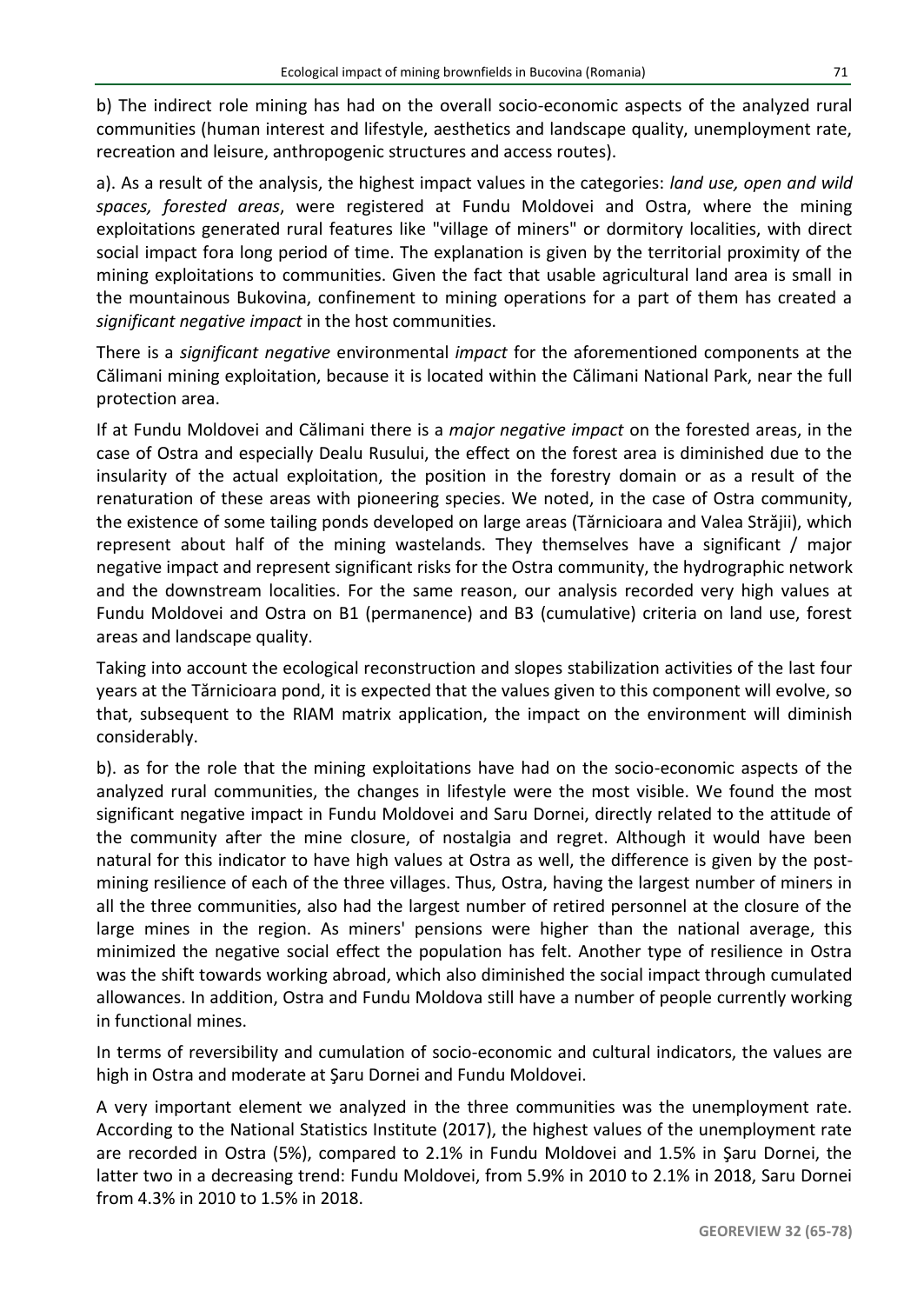The local administration got involved in the post-mining matters either by taking over housing units (Ostra, Neagra Şarului) or by taking over infrastructure elements, water supply, energy or other facilities, which constituted the starting point for projects with European funding to support communities. This explains why the only *slight positive* or *slight moderate negative impact* element in the RIAM matrix appears at the level of access paths.

The effect of mine closure on anthropogenic structures and recreational and leisure ones was significantly negative at the mining operation Calimani, which is the most severe impact as it is an area located in a protected region but also because this area is located in a high mountain range with distinct effect on the downstream communities.

Finally, the study notes the major negative impact that mining wastelands have on the aesthetics and landscape quality. The very high degree of visibility from the main access routes to the mining wastelands appears in Ostra and Fundu of Moldavia and it is lower at Dealu Rusului and Călimani.

However, the quality of the affected landscape in Călimani, Fundu Moldovei and Ostra has a *significant negative level*. This is due to the fact that the wasteland areas are very large, the landscape is irreparably disturbed, there is a radical change of the environmental components and nature restoration is difficult. Ecological reconstruction actions in these waste areas are expensive and can only solve some of the local drainage problems, directing the meteoric waters or stabilizing the ridge slopes. The high negative impact of the waste landscape is even greater as it is near compact forest areas (Ostra), of whole protection areas (Călimani) or within the built-up areas of localities (Fundu Moldovei).

### **5. Conclusion**

Rural areas with mineral resources and ceased mining activities are currently under intense economic and environmental pressure, mobilizing all their internal resources and forcing them to redefine themselves. Mining wastelands are a reality of Bukovina's economic landscape and play an important role in structuring the communities that host them. Although they were created in the context of environment-society relationship, which worked during the centralized economy, the responsibility for their integration into a new economic functional stage rests mostly with the communities.

The survey conducted in these three communities showed that mining wastelands are not perceived as components of the current rural landscape, but only as a former source of jobs that has ceased to be useful. From this point of view, we conclude that a first step in their future valorization would be to accept them as elements of cultural heritage landscape.

The main steps of this approach will be to:

• Establish the legal status of the mining wastelands, in relation to the possible actions of the local and regional/ county administration and those of their owner, the Ministry of Economy;

- Evaluate development directions through local public-private partnerships;
- Elaborate territorial planning policies anchored to the needs and potential of the wastelands, supported by centrally funded regional policies or European projects.

**GEOREVIEW 32 (65-78)** Public associations, environmental NGOs and local entrepreneurs will have to confirm their role in the full development of the complex cultural and touristic potential and be able to advance projects to local administrations in order to reconsider wastelands as cultural heritage areas of Bukovina, future areas of tourist attractiveness and uniqueness of the Romanian Carpathians.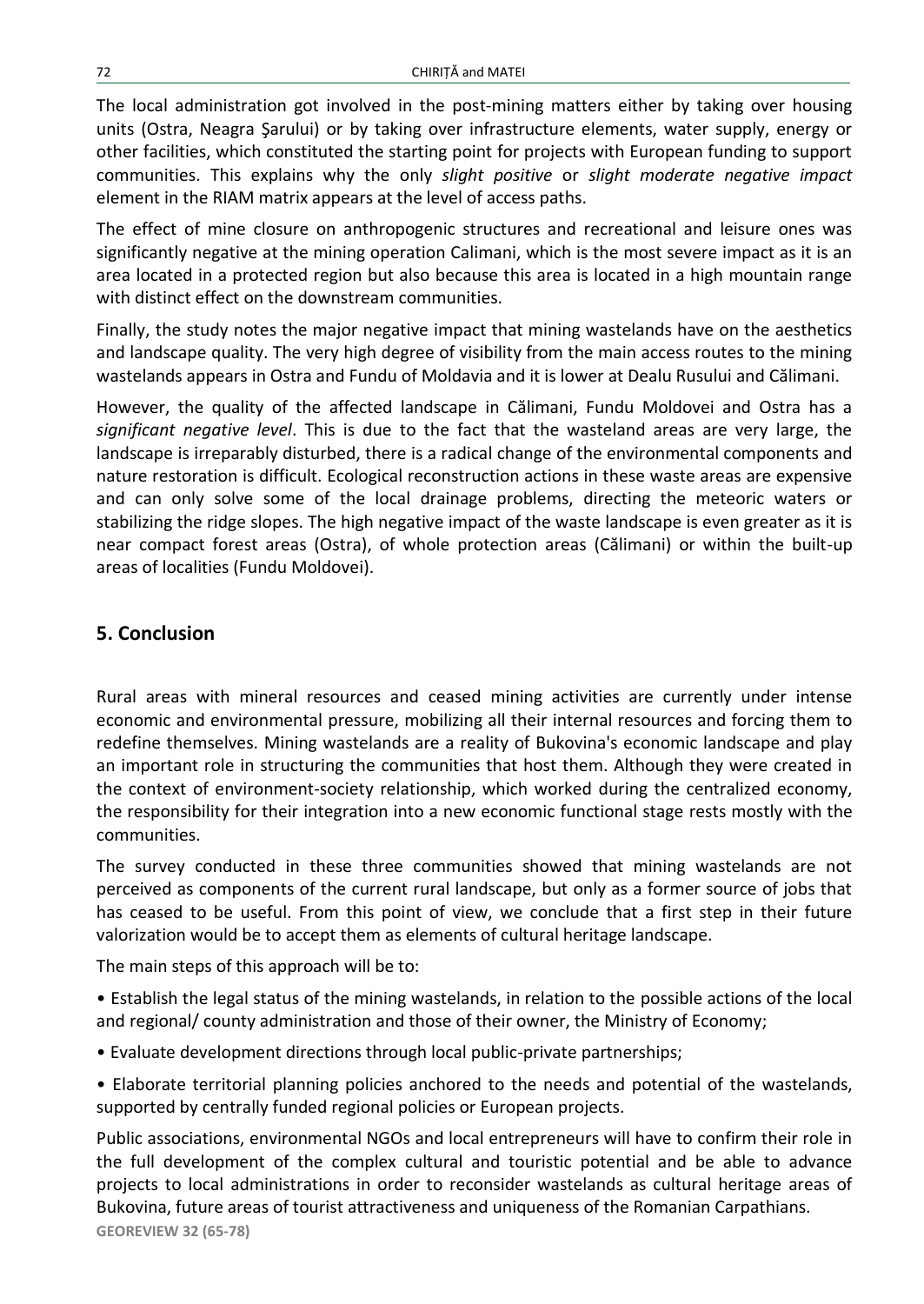#### **References**

- Andrews-Speed, P., Ma, G., Shao, B., Liao, C. 2005. Economic responses to the closure of smallscale coal mines in Chongqing, China. Resources Policy, 3: 39–54.
- Barnes, T., Hayter, R. 1994. Economic restructuring, local development and resource towns: forest communities in coastal British Columbia. Canadian Journal of Regional Science XVII (3): 289– 310.
- Blackaby, F. 1979. De-industrialisation. Heineman. London.
- Chiriță, V., Smitz, S. (Eds.). 2017. Les Friches minieres: paysage culturel et enjeu de développement rural. Regards croisés entre la Bucovine et la Wallonie. Atelier des Presses. Liège.
- Darmer, G., Dietrich, N. 2001. Landscape and surface mining: Ecological guidelines for reclamation, New York.
- Fodor, D. 2015. Minerit și mediu. Ed. Corvin. Deva.
- Fodor, D., Baican, G. 2001. Impactul industriei miniere asupra mediului, Ed. Infomin, Deva.
- Hamann, R. 2004. Corporate social responsibility, partnerships, and institutional change: the case of mining companies in South Africa. Natural Resources Forum, 28: 278–290.
- Hassink R., Shin, D. H. 2005. Guest editorial: the restructuring of old industrial areas in Europe and Asia, Environment and Planning A, 37(4): 571-580.
- Hilson, G., Murck, B., 2000. Sustainable development in the mining industry: clarifying the corporate perspective. Resources Policy 26: 227–238.
- Hospers, G.J. 2005. Best practices and the dilemma of regional cluster policy in Europe, Journal of Economic and Social Geography, 96(4): 452-457, https://doi.org/10.1111/j.1467- 9663.2005.00476.x
- Hosu, M. 2003. Impactul activităţilor miniere asupra reliefului și riscul geomorfologic indus Revista Riscuri și catastrofe, Ed. Casa Cărţii de Știinţă, Cluj Napoca.
- Ianoș, I., Popescu, C. 1989. Present mutations in the structure of industrial activities. The Hunedoara - Jiu Valley industrial Region, Restructuring of industry in industrial regions, Proceedings of the conference. Lodz, Polonia: 19-28.
- Ijäs, A, Markku, T., Kimmo, J. 2010. Developing the RIAM method in the context of impact significance assessement. Environmental Impact Assessement Review, 30: 82-89.
- Ilieș, D. 2008. Reintegrarea ecologică și peisagistică a reliefului antropic generat de activităţile umane din Munții Apuseni și propuneri de valorificare. grant PN II ID 667. CNCSIS (2008-2011), gtg.webhost.uoradea.ro/index\_files/ID\_667.htm
- Ionce, A. 2009. The landscape degradation in the mining sites with suspended activity. Georeview, 12(1): 177-182.
- Irimia, G.I., Muntean, L., Malschi, D. 2011. Environmental Impact Assessment of Tailing Dumps (Case Study: Lupeni Coal Mine, Jiului Valley). ProEnvironment 4: 27 – 35.
- Koutský, J., Slach, O., Boruta, T. 2011. Restructuring Economies of Old Industrial Regions Local Tradition, Global Trends, in The Scale of Globalization. Think Globally, Act Locally, Change Individually in the 21st Century: 166-173. Ostrava: University of Ostrava, http://conference.osu.eu/globalization/publ2011/166-173\_Koutsky-Slach-Boruta.pdf
- Kuitunen, M., Hirvonen, K. 2008. Testing the usability of the RIAM method for comparison of EIA and SEA results. Environmental Impact Assessement Review. 28: 312-320.
- Leopold, L., Clarke, F., Hanshaw, B., and Balsley, J. 1971. A Procedure for Evaluating Environmental Impact. Geological Survey Circular 645. Washington, DC: U.S. Geological Survey.
- Matei, D. 2017. La rezilience économique et sociale post-activite miniere des communautes rurales de Fundu Moldovei, Ostra et Șaru Dornei, in Les Friches minieres: paysage culturel et enjeu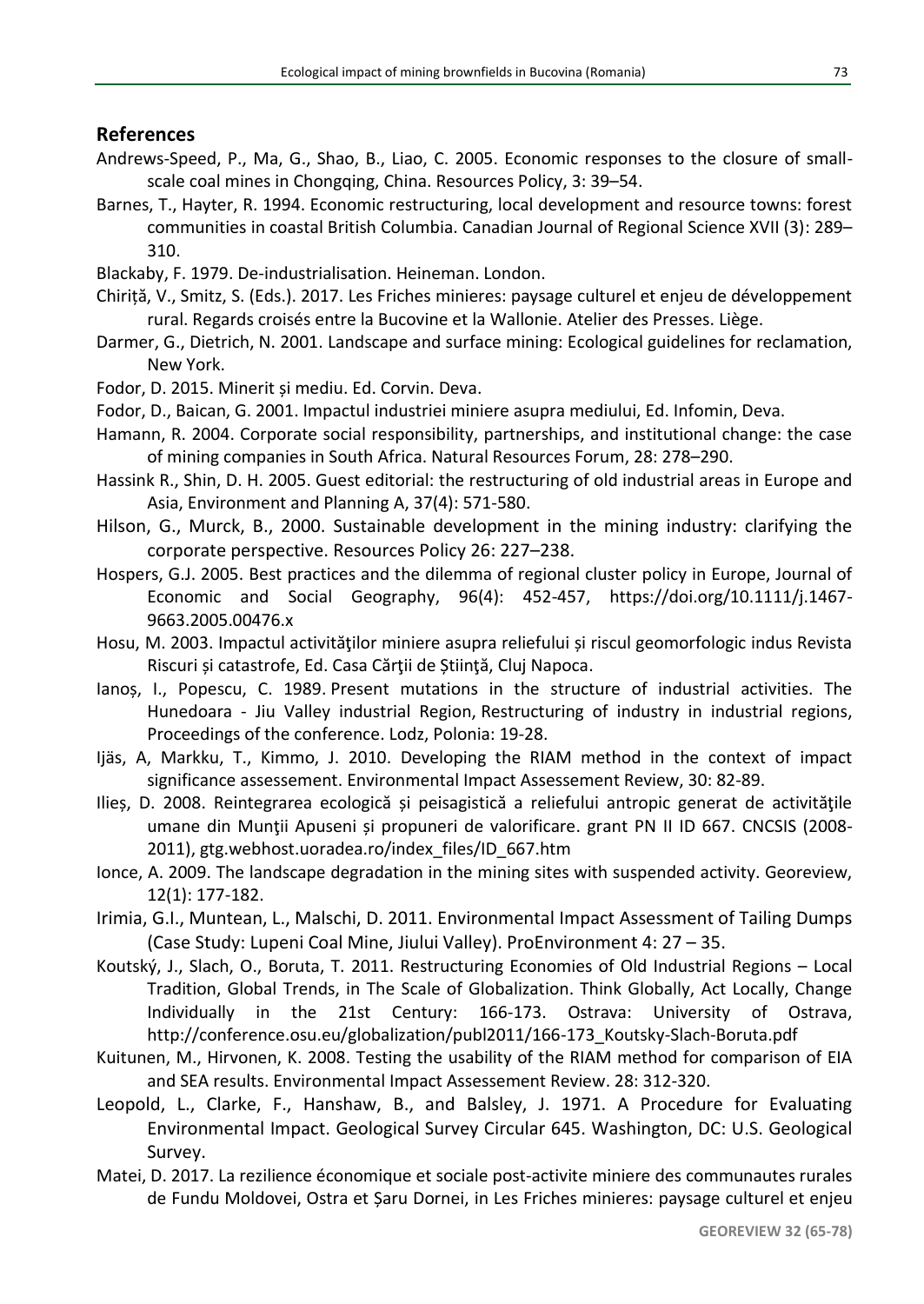de développement rural. Regards croisés entre la Bucovine et la Wallonie, Eds. Chiriță Viorel, Serge Schmitz. Atelier des Presses. Liège: 109-137.

- McGuire, G. 2003. Managing Mine Closure Risks in Developing Communities: a Case Study. Kelian Equatorial Mining. Indonesia.
- Muntean O. L. 2005. Evaluarea impactului antropic asupra mediului. Casa Cărții de Știință. Cluj-Napoca.
- Nimară, G., Tofan, B. 2015. The Impact Of Mining Activities On The West Of Petroșani Depression And Identification Of Affected Geomorphological Resources. Case Study: Aninoasa-Vulcan-Lupeni Sector N. Studia Ubb Geographia, Lx, 2: 27-34.
- Pastakia, CMR, Jensen, A. 1998. The Rapid Impact Assessemnet Matrix (RIAM) for EIA, Environmental Impact Assessement Review. 18(5): 461-482.
- Pillalamarry, M.R., Pathak, K. 2014. Latent Variable Modeling Approach for Assessing Social Impacts of Mine Closure, Open Journal of Applied Sciences, 4: 573-587, DOI: 10.4236/ojapps.2014.414057.
- Singh, P. and Chand, R. 2000. Quality of Life Approach for Identification of Poor. Journal of Rural Development, 19: 27-68.
- Smith, F., Underwood, B. 2000. Mine closure: the environmental challenge. Transactions of the Institute of Mining and Metaluurgy 109: 202-209.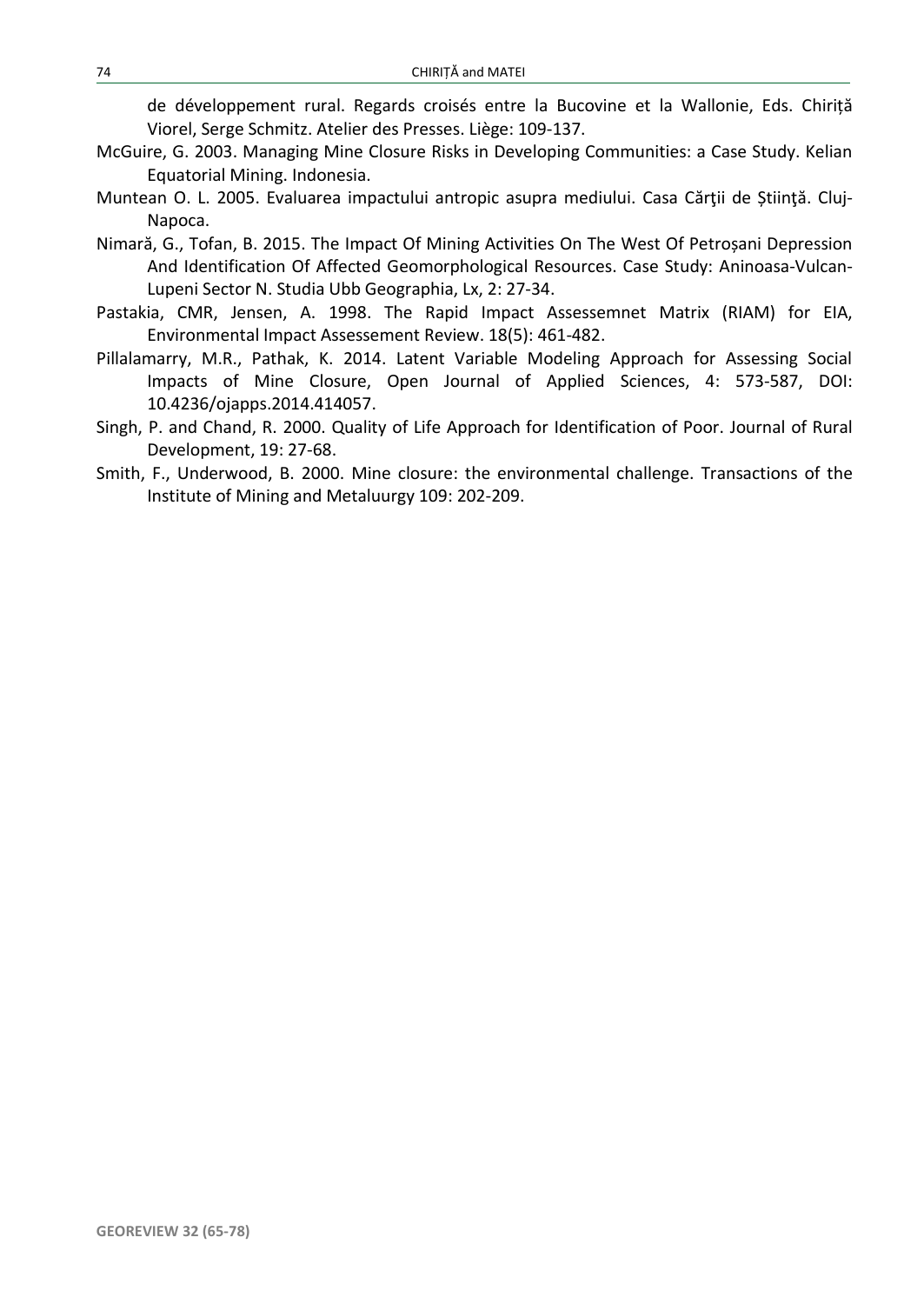### **Supplementary Material (Annex) - Assessment of environmental impact of wastelands criteria breakdown**

**Table A1** Wasteland Fundu Moldovei: Flotation plant for copper ore and tailings deposit from complex ore mining; Area: 6.53 ha; Altitude: 753-790.

| Environmental                                 | Assessment criterion |      |                |                |                |           |                             |  |  |  |  |
|-----------------------------------------------|----------------------|------|----------------|----------------|----------------|-----------|-----------------------------|--|--|--|--|
| Component                                     | A1                   | A2   | <b>B1</b>      | <b>B2</b>      | B <sub>3</sub> | <b>SE</b> | <b>CI</b>                   |  |  |  |  |
| Physical-geographic and ecological components |                      |      |                |                |                |           |                             |  |  |  |  |
| Affected soil area                            | 3                    | -3   | 3              | 3              | 3              | -81       | Significant negative impact |  |  |  |  |
| Land morphology                               | 3                    | $-3$ | 3              | 3              | 3              | -81       | Significant negative impact |  |  |  |  |
| Water quality                                 | 4                    | $-2$ | 3              | 3              | 3              | $-72$     | Moderate negative impact    |  |  |  |  |
| Microclimates and<br>topoclimates             | $\overline{2}$       | $-2$ | 3              | $\overline{2}$ | 3              | $-32$     | Negative impact             |  |  |  |  |
| Stability of land. Current                    |                      |      |                |                |                |           |                             |  |  |  |  |
| geomorphological                              | $\overline{2}$       | $-2$ | 3              | 3              | 3              | $-36$     | Negative impact             |  |  |  |  |
| processes                                     |                      |      |                |                |                |           |                             |  |  |  |  |
| Arborescent vegetation                        | $\overline{2}$       | $-2$ | 2              | 3              | 3              | $-32$     | Negative impact             |  |  |  |  |
| Socio-economic and cultural components        |                      |      |                |                |                |           |                             |  |  |  |  |
| Land use                                      | 2                    | $-2$ | 3              | 3              | 3              | -36       | Negative impact             |  |  |  |  |
| Open and wild spaces                          | 2                    | $-2$ | 3              | 3              | 3              | -36       | Negative impact             |  |  |  |  |
| Forested areas                                | 1                    | $-2$ | 3              | 3              | 3              | $-18$     | Slight negative impact      |  |  |  |  |
| Human interests and<br>lifestyle              | 4                    | $-3$ | 3              | 3              | $\overline{2}$ | $-96$     | Significant negative impact |  |  |  |  |
| Aesthetics and<br>landscape quality           | $\overline{2}$       | $-3$ | 3              | 3              | 3              | $-54$     | Moderate negative impact    |  |  |  |  |
| Unemployment rate                             | 3                    | $-3$ | 1              | $\overline{2}$ | 2              | -36       | Negative impact             |  |  |  |  |
| Recreation and leisure                        | 2                    | $-3$ | $\overline{2}$ | $\overline{2}$ | 3              | $-72$     | Moderate negative impact    |  |  |  |  |
| Anthropogenic<br>structures                   | $\mathbf{1}$         | $-3$ | 3              | 3              | $\overline{2}$ | $-24$     | Slight negative impact      |  |  |  |  |
| Access routes                                 | 1                    | $-3$ | 3              | 3              | $\overline{2}$ | $-24$     | Slight negative impact      |  |  |  |  |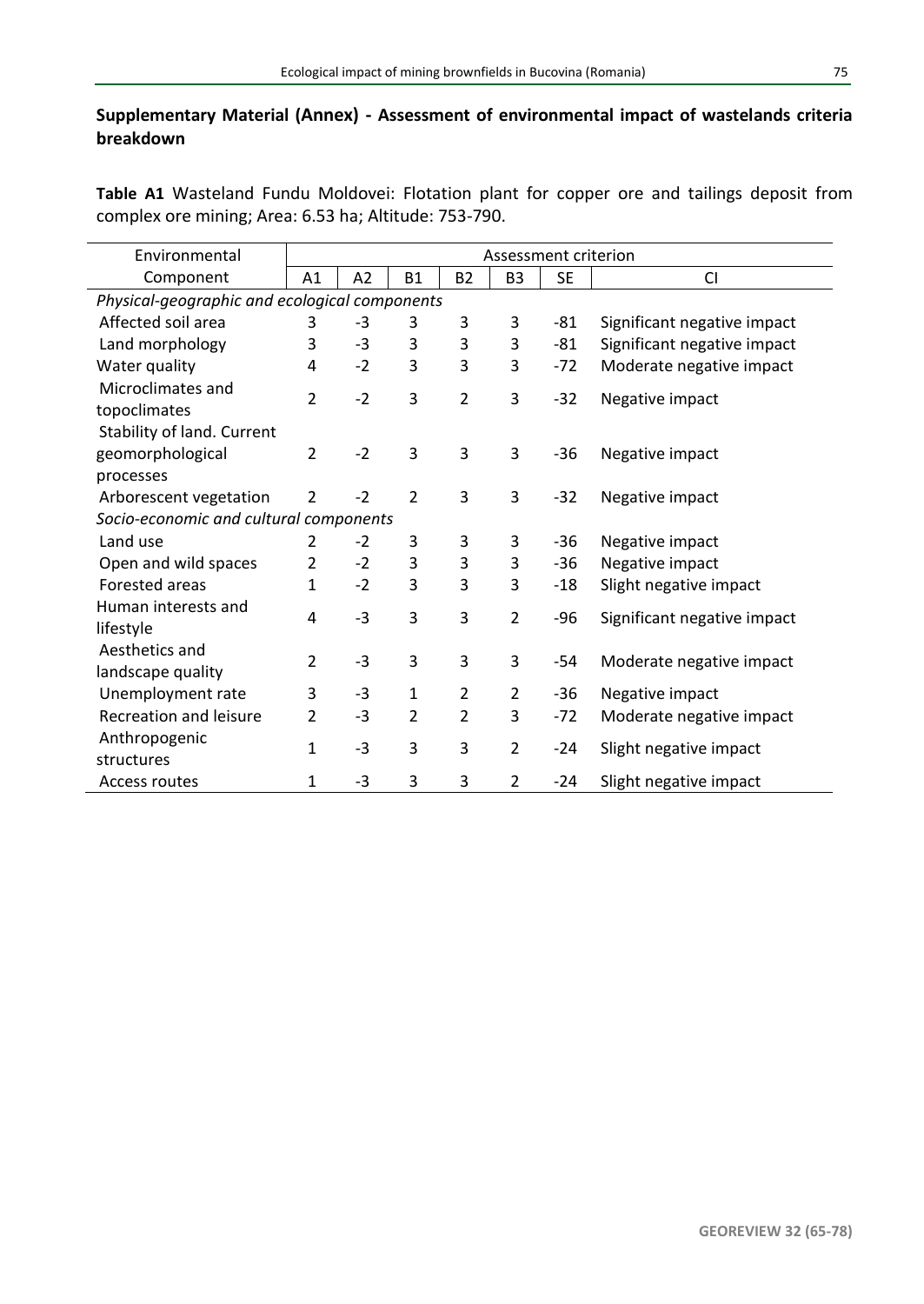| Environmental                                 | Assessment criterion |      |                |                |                |           |                             |  |  |
|-----------------------------------------------|----------------------|------|----------------|----------------|----------------|-----------|-----------------------------|--|--|
| Component                                     | A1                   | A2   | <b>B1</b>      | <b>B2</b>      | B <sub>3</sub> | <b>SE</b> | <b>CI</b>                   |  |  |
| Physical-geographic and ecological components |                      |      |                |                |                |           |                             |  |  |
| Affected soil area                            | 3                    | -3   | 3              | 3              | 3              | -81       | Significant negative impact |  |  |
| Land morphology                               | $\overline{2}$       | -3   | 3              | 3              | 3              | $-54$     | Moderate negative impact    |  |  |
| Water quality                                 | 3                    | $-3$ | 2              | 3              | 3              | $-72$     | Moderate negative impact    |  |  |
| Microclimates and                             | $\mathcal{P}$        | $-1$ | $\mathcal{P}$  | 3              | $\overline{2}$ | $-14$     | Slight negative impact      |  |  |
| topoclimates                                  |                      |      |                |                |                |           |                             |  |  |
| Stability of land. Current                    | $\overline{2}$       | $-2$ | $\overline{2}$ | $\overline{2}$ | 3              | $-28$     | Negative impact             |  |  |
| geomorphological                              |                      |      |                |                |                |           |                             |  |  |
| processes                                     |                      |      |                |                |                |           |                             |  |  |
| Arborescent vegetation                        | $\overline{2}$       | $-2$ | 2              | 3              | 3              | $-32$     | Negative impact             |  |  |
| Socio-economic and cultural components        |                      |      |                |                |                |           |                             |  |  |
| Land use                                      | 2                    | $-1$ | 3              | 3              | 2              | -16       | Slight negative impact      |  |  |
| Open and wild spaces                          | 3                    | $-1$ | 2              | 3              | 2              | $-21$     | Slight negative impact      |  |  |
| Forested areas                                | 1                    | $-1$ | 3              | 3              | 3              | -9        | Slight negative impact      |  |  |
| Human interests and                           | $\overline{2}$       | $-3$ | 3              | $\overline{2}$ | $\overline{2}$ | $-42$     | Negative impact             |  |  |
| lifestyle                                     |                      |      |                |                |                |           |                             |  |  |
| Aesthetics and                                | 2                    | $-2$ | 3              | 3              | 3              | -36       | Negative impact             |  |  |
| landscape quality                             |                      |      |                |                |                |           |                             |  |  |
| Unemployment rate                             | 3                    | -3   | 2              | 2              | 3              | -63       | Moderate negative impact    |  |  |
| Recreation and leisure                        | $\overline{2}$       | $-2$ | 3              | 3              | 3              | $-36$     | Negative impact             |  |  |
| Anthropogenic                                 | $\overline{2}$       | $-2$ | 3              | $\overline{2}$ | $\overline{2}$ | -28       | Negative impact             |  |  |
| structures                                    |                      |      |                |                |                |           |                             |  |  |
| Access routes                                 | 3                    | 0    | 2              | 3              | 2              | $+21$     | Slight positive impact      |  |  |

**Table A2** Wasteland OSTRA: Complex ore quarry; Area: 63.5 ha; Altitude: 893-1115 m.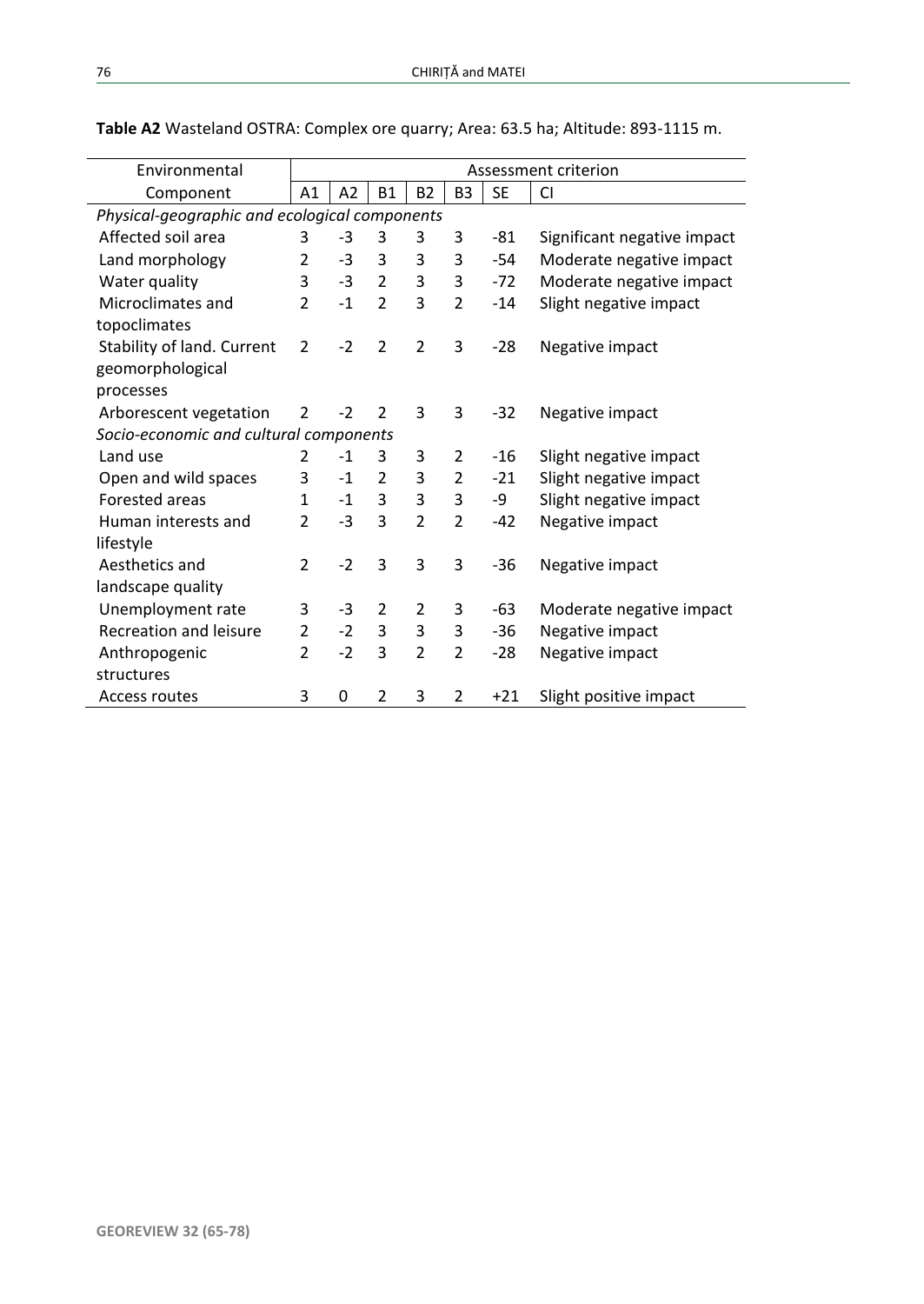| Environmental                                 | Assessment criterion |      |                |                |                |       |                        |  |  |  |
|-----------------------------------------------|----------------------|------|----------------|----------------|----------------|-------|------------------------|--|--|--|
| Component                                     | A1                   | A2   | <b>B1</b>      | <b>B2</b>      | B <sub>3</sub> | SE    | <b>CI</b>              |  |  |  |
| Physical-geographic and ecological components |                      |      |                |                |                |       |                        |  |  |  |
| Affected soil area                            | 3                    | $-1$ | 2              | 2              | 3              | $-21$ | Slight negative impact |  |  |  |
| Land morphology                               | 3                    | $-2$ | 3              | 3              | 2              | -48   | Negative impact        |  |  |  |
| Water quality                                 | 3                    | $-1$ | $\overline{2}$ | $\overline{2}$ | $\overline{2}$ | $-18$ | Slight negative impact |  |  |  |
| Microclimates and                             | $\overline{2}$       | 0    | 1              | $\overline{2}$ | $\overline{2}$ | 8     | Slight positive impact |  |  |  |
| topoclimates                                  |                      |      |                |                |                |       |                        |  |  |  |
| Stability of land. Current                    |                      |      |                |                |                |       |                        |  |  |  |
| geomorphological                              | $\mathbf{1}$         | $-1$ | $\overline{2}$ | 3              | 3              | -8    | Slight negative impact |  |  |  |
| processes                                     |                      |      |                |                |                |       |                        |  |  |  |
| Arborescent vegetation                        | $\overline{2}$       | $-1$ | $\overline{2}$ | $\overline{2}$ | 3              | $-14$ | Slight negative impact |  |  |  |
| Socio-economic and cultural components        |                      |      |                |                |                |       |                        |  |  |  |
| Land use                                      | 2                    | $-1$ | 2              | 2              | 2              | $-12$ | Slight negative impact |  |  |  |
| Open and wild spaces                          | 2                    | $-2$ | 2              | 2              | 3              | $-28$ | Negative impact        |  |  |  |
| Forested areas                                | $\mathfrak{p}$       | $-2$ | $\overline{2}$ | $\mathfrak{p}$ | 2              | $-24$ | Slight negative impact |  |  |  |
| Human interests and                           | $\overline{2}$       | $-2$ | $\overline{2}$ | $\overline{2}$ | $\overline{2}$ | $-24$ | Slight negative impact |  |  |  |
| lifestyle                                     |                      |      |                |                |                |       |                        |  |  |  |
| Aesthetics and landscape                      | $\overline{2}$       | $-2$ | 3              | $\overline{2}$ | $\overline{2}$ | $-28$ | Negative impact        |  |  |  |
| quality                                       |                      |      |                |                |                |       |                        |  |  |  |
| Unemployment rate                             | $\overline{2}$       | $-2$ | 3              | $\overline{2}$ | 3              | $-32$ | Negative impact        |  |  |  |
| Recreation and leisure                        | $\overline{2}$       | $-1$ | $\overline{2}$ | $\overline{2}$ | $\mathbf{1}$   | $-10$ | Slight negative impact |  |  |  |
| Anthropogenic structures                      | 2                    | 0    | 2              | $\overline{2}$ | $\mathbf{1}$   | 10    | Slight positive impact |  |  |  |
| Access routes                                 | $\overline{2}$       | 0    | 2              | $\overline{2}$ | 2              | 12    | Slight positive impact |  |  |  |

**Table A3** Wasteland Dealu Rusului, Șaru Dornei village (limit with Panaci), manganese quarry; Area: 53.6 ha; Altitude: 1549 m.